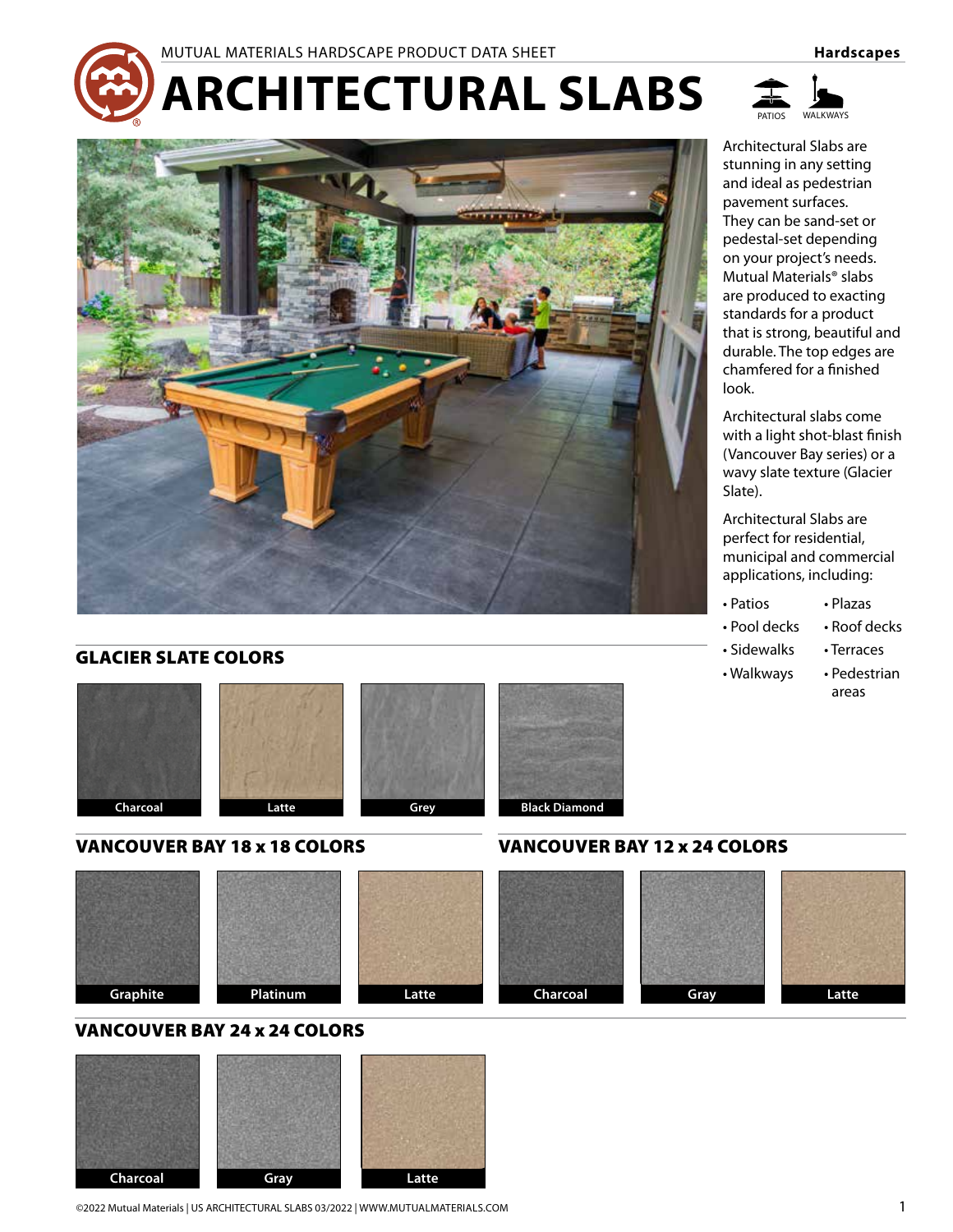#### STANDARD SIZES



#### STANDARD SIZES

|                       |                                                                                                            | <b>COVERAGE</b>              |                               | <b>PACKAGING</b>     | <b>WEIGHT</b>                         |                                |
|-----------------------|------------------------------------------------------------------------------------------------------------|------------------------------|-------------------------------|----------------------|---------------------------------------|--------------------------------|
| <b>PRODUCT</b>        | <b>ACTUAL SIZE</b>                                                                                         | SF (m <sup>2</sup> )/UNIT    | SF (m <sup>2</sup> )/PALLET   | <b>PIECES/PALLET</b> | <b>PER UNIT</b>                       | <b>PALLET</b>                  |
| Vancouver Bay 24 x 24 | 23 15/16" x 23 15/16" x 1 3/4"<br>$(608 \, \text{mm} \times 606 \, \text{mm} \times 45 \, \text{mm})$      | 4.0<br>$(0.37 \text{ m}^2)$  | 112<br>(10.4 m <sup>2</sup> ) | 24                   | 90 lb<br>$(41$ kg)                    | 2,210<br>$(1,002 \text{ kg})$  |
| Vancouver Bay 12 x 24 | $11^{15}/16$ " x 23 $15/16$ " x 1 $3/4$ "<br>$(304 \text{ mm} \times 608 \text{ mm} \times 45 \text{ mm})$ | 2.0<br>$(0.185 \text{ m}^2)$ | 112<br>(10.4 m <sup>2</sup> ) | 56                   | 45 lb<br>$(20.4 \text{ kg})$          | 2.570<br>$(1, 166 \text{ kg})$ |
| Vancouver Bay 18 x 18 | $17^{15}/16''$ x $17^{15}/16''$ x $1^{3}/4''$<br>(454 mm x 454 mm x 45 mm)                                 | 2.25<br>$(0.21 \text{ m}^2)$ | 126<br>(11.7 m <sup>2</sup> ) | 56                   | 46 lb<br>(21 kg)                      | 2.626<br>$(1, 191$ kg)         |
| Glacier Slate 24 x 24 | 23 15/16" x 23 15/16" x 1 3/4"<br>$(608 \, \text{mm} \times 608 \, \text{mm} \times 45 \, \text{mm})$      | 4.0<br>$(0.37 \text{ m}^2)$  | 112<br>$(10.4 \text{ m}^2)$   | 24                   | 90 <sub>lb</sub><br>$(41 \text{ kg})$ | 2,2102<br>$(1,002 \text{ kg})$ |

# PHYSICAL PROPERTIES

*Mutual Materials' slabs comply with the requirements of the Canadian Standards Association, CSA A231.1-06*

| <b>Flexural Strength</b>                 | 650 psi (4.5 MPa)                    |  |
|------------------------------------------|--------------------------------------|--|
| <b>Compressive Strength</b>              | 8,000 psi (55.1 MPa)                 |  |
| <b>Freeze-Thaw (Scaling)</b>             | Per CSA A231.1-06, Section 6.1.2     |  |
| Dimensional Tolerance (Length & Width)   | $-1/16$ " (1 mm) to $+3/32$ " (2 mm) |  |
| <b>Dimensional Tolerance (Thickness)</b> | $+/- 1/8$ " (3 mm)                   |  |

# INSTALLATION PATTERNS

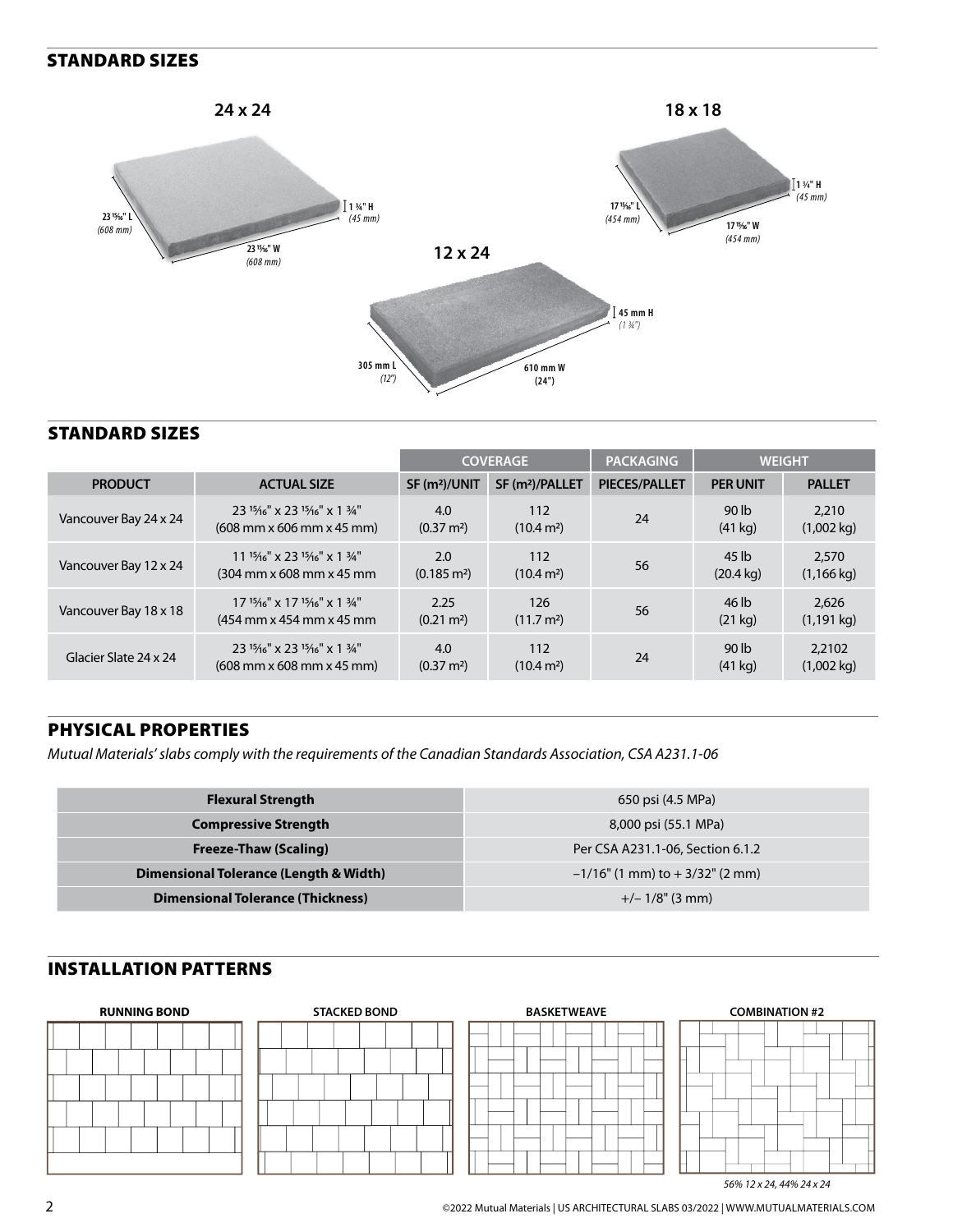#### INSTALLATION METHODS: SAND SET

#### *Sand-set Applications:*

Whether you're designing a walkway, plaza, courtyard, fountain or pool deck, architectural slabs meet your functional and aesthetic needs. Combine slabs with our concrete pavers or segmental retaining walls to create truly unique spaces.

Sand-set installation can be used when existing soil is well drained and stable. Proper compaction of aggregate base and bedding sand is critical to prevent settling and movement of the slabs after installation. To prevent instability, bedding sand should not be thicker than 1". Joints should be 1/8" to 1/16" and swept with sand. Units can also be set further apart to accommodate pea gravel, ground cover, etc. Do not use compaction equipment on slab surfaces.



# INSTALLATION METHODS: PEDESTAL SET

#### *Pedestal-set Applications:*

Architectural Slabs provide better use of uneven surfaces, such as roofs and decks. Slabs are attractive, as well as functional when used with a pedestal system.

Pedestal installation is ideal for use over sloped areas. Water drains through the joints to access the drainage system while the slabs protect the valuable waterproof membrane. The slabs can easily be removed and replaced to allow access for repair and maintenance to the roof system below.

*See ICPI Tech Spec #14 for detailed design and installation information.*



DO NOT PEDESTAL-SET EXPOSED AGGREGATE.



©2022 Mutual Materials | US ARCHITECTURAL SLABS 03/2022 | WWW.MUTUALMATERIALS.COM 3